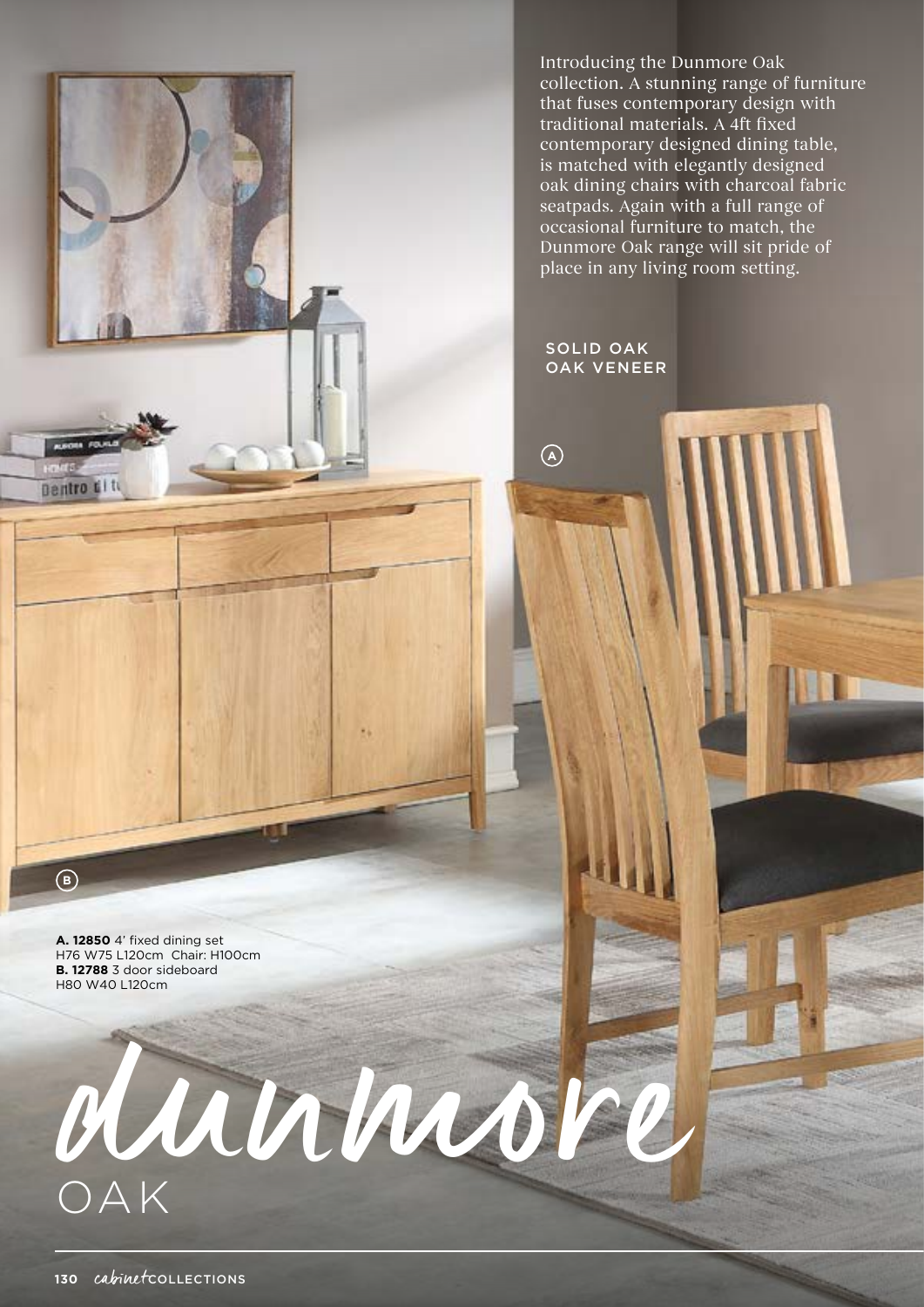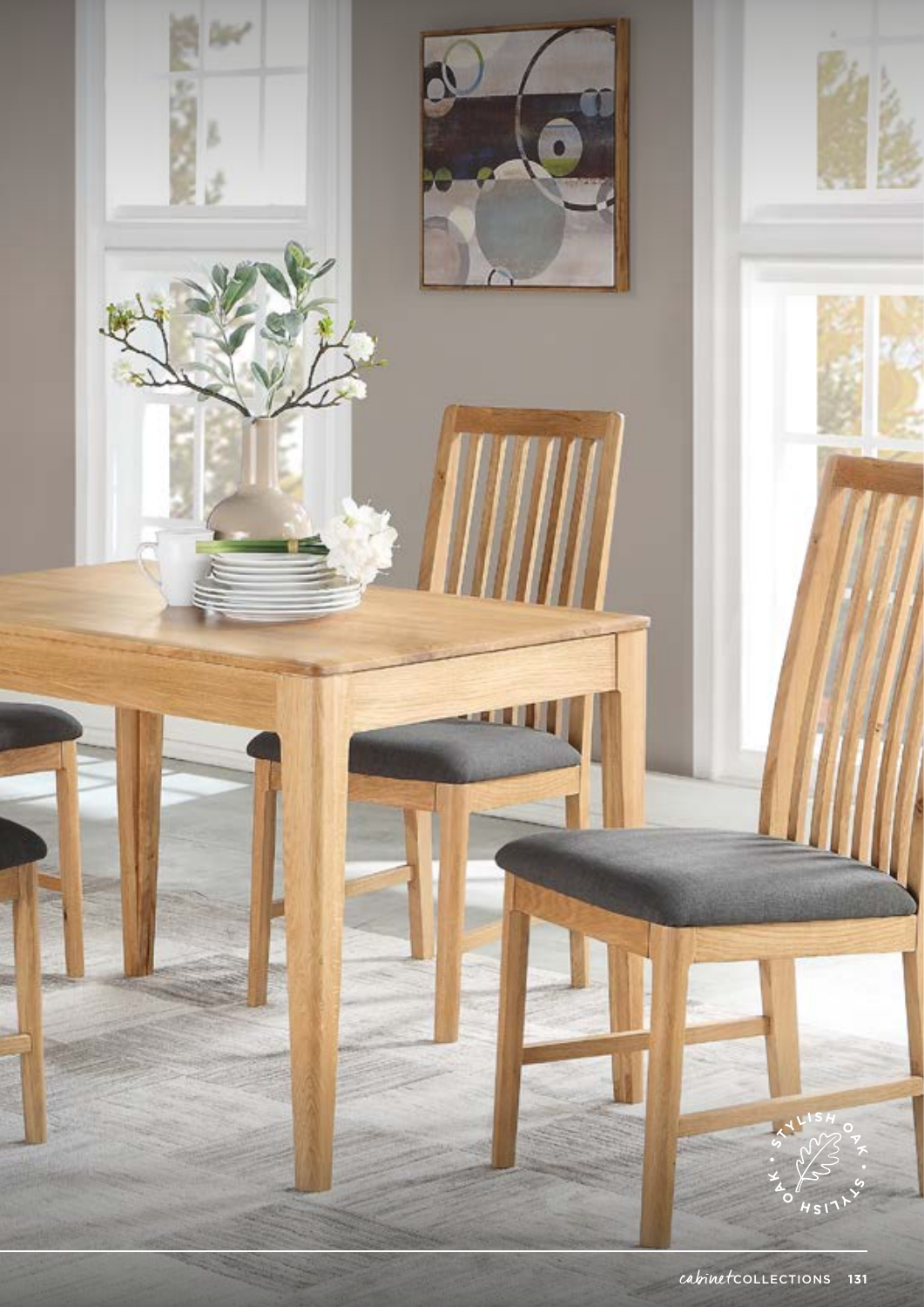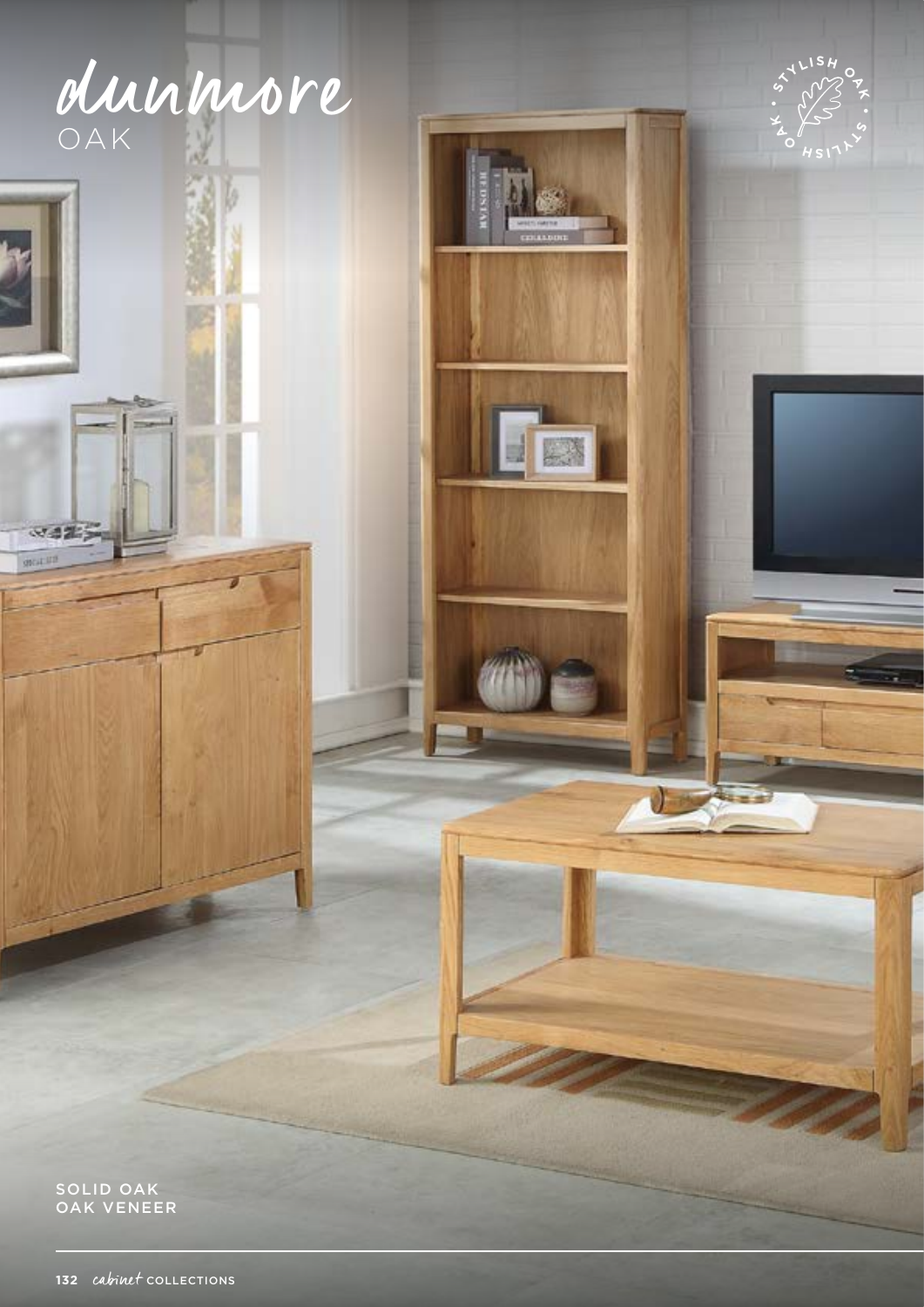## SOLID OAK OAK VENEER



 $5\frac{1}{2}$ **N**  $\frac{1}{2}$ **K •**  $\frac{1}{2}$  **I**  $\frac{1}{2}$  **I**  $\frac{1}{2}$ **K •**



**CLUMBREDAK**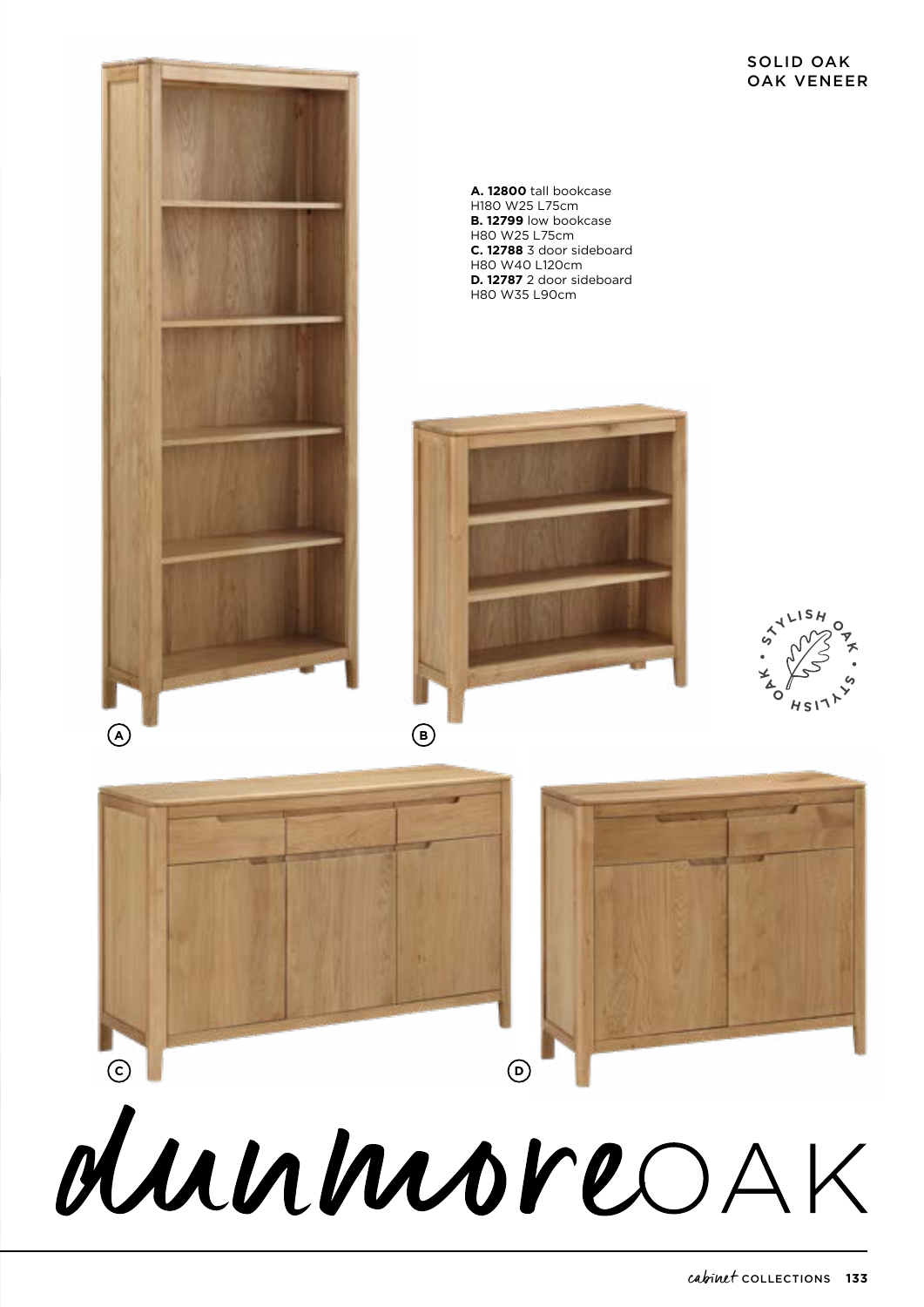